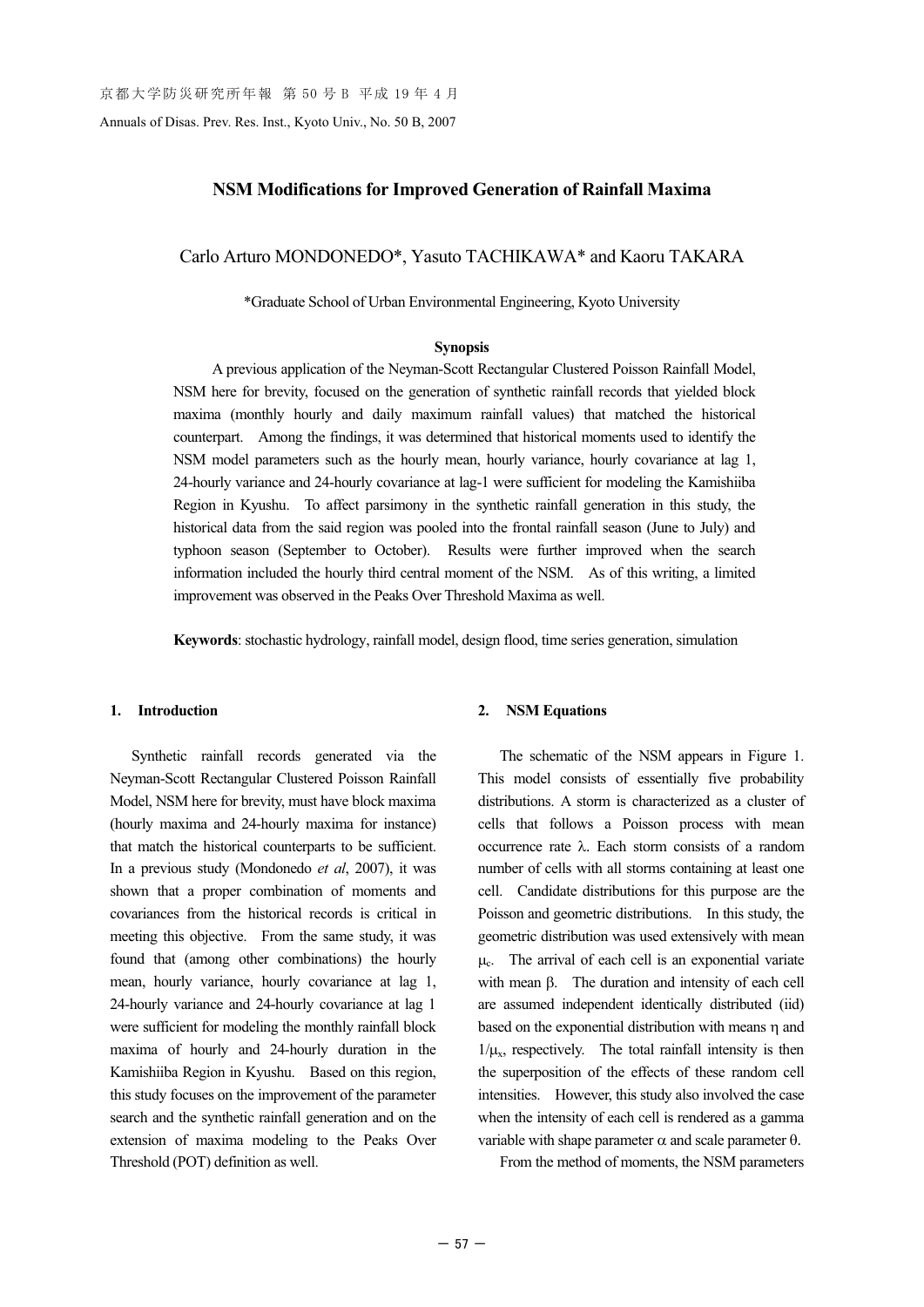can be linked to actual record data moments. Such expressions include the following (Rodriguez-Iturbe, 1987):

$$
E(Y_i^{(h)}) = \lambda \mu_c \mu_x h / \eta
$$
  
\n
$$
var(Y_i^{(h)}) =
$$
  
\n
$$
\frac{2\lambda \mu_c E\langle X^2 \rangle (\mu_c - 1)[\beta^3 A_1(h) - \eta^3 B_1(h)]}{\beta \eta^3 (\beta^2 - \eta^2)}
$$
  
\n
$$
+ \frac{4\lambda \mu_c \mu_x^2 A_1(h)}{\eta^3}
$$
  
\n
$$
cov(Y_i^{(h)}, Y_{i+k}^{(h)}) =
$$
  
\n
$$
\frac{2\lambda \mu_c E\langle X^2 \rangle (\mu_c - 1)[\beta^3 A_2(h, k) - \eta^3 B_2(h, k)]}{\beta \eta^3 (\beta^2 - \eta^2)}
$$
  
\n
$$
+ \frac{4\lambda \mu_c \mu_x^2 A_2(h, k)}{\eta^3}
$$

in which:

$$
A_1(h) = \eta h - 1 + e^{-\eta h}
$$
  
\n
$$
B_1(h) = \beta h - 1 + e^{-\beta h}
$$
  
\n
$$
A_2(h, k) = 0.5(1 - e^{-\eta h})^2 e^{-\eta h(k-1)}
$$
  
\n
$$
B_2(h, k) = 0.5(1 - e^{-\beta h})^2 e^{-\beta h(k-1)}
$$

where:

 $i =$  time interval counter

 $h$  = integer specifying time step interval of data (1-hour, 24-hour, etc.)

 $Y_i^h$  = rainfall depth in the ith time interval of length h

 $E(Y_i^h)$  = mean rainfall depth

 $\text{var}(Y_i^h)$  = variance of rainfall record

 $\text{cov}(Y_i^h, Y_{i+k}^h)$  = covariance or rainfall record at lag k.

The term  $E(X^2)$  refers to the expectation of the square of the cell intensity random variable which can be based on either an exponential or a gamma distribution (see Section 3 for details).



Fig. 1 Schematic diagram of the Neyman Scott Clustered Poisson Rectangular Rainfall Model (NSM).

As of this writing, the formulation of the third central moment included a cell intensity based solely on the gamma distribution. A formulation using the original exponential distribution and other distributions for cell intensity will appear in a future edition of this study. The third central moment of rainfall intensity appears here as (Cowpertwait, 1998):

$$
E\langle (\gamma_i^h - \overline{\gamma_i^h})^3 \rangle = 6\lambda \mu_c \bigg( \frac{\theta^3 \Gamma(3+\alpha)}{\Gamma(\alpha)} \bigg)^*
$$
  
\n
$$
(\eta h - 2 + \eta h e^{-\eta h} + 2e^{-\eta h}) / \eta^4
$$
  
\n
$$
+ 6\lambda \alpha \theta (\alpha (1+\alpha)\theta^2) \mu_c (\mu_c - 1) f(\eta, \beta, h) /
$$
  
\n
$$
[2\eta^4 \beta (\beta^2 - \eta^2)^2]
$$
  
\n
$$
+ 6\lambda (\alpha \theta)^3 \mu_c (\mu_c - 1)^2 g(\eta, \beta, h) /
$$
  
\n
$$
[2\eta^4 \beta (\eta^2 - \beta^2) (\eta - \beta)(2\beta + \eta) (2\eta + \beta)]
$$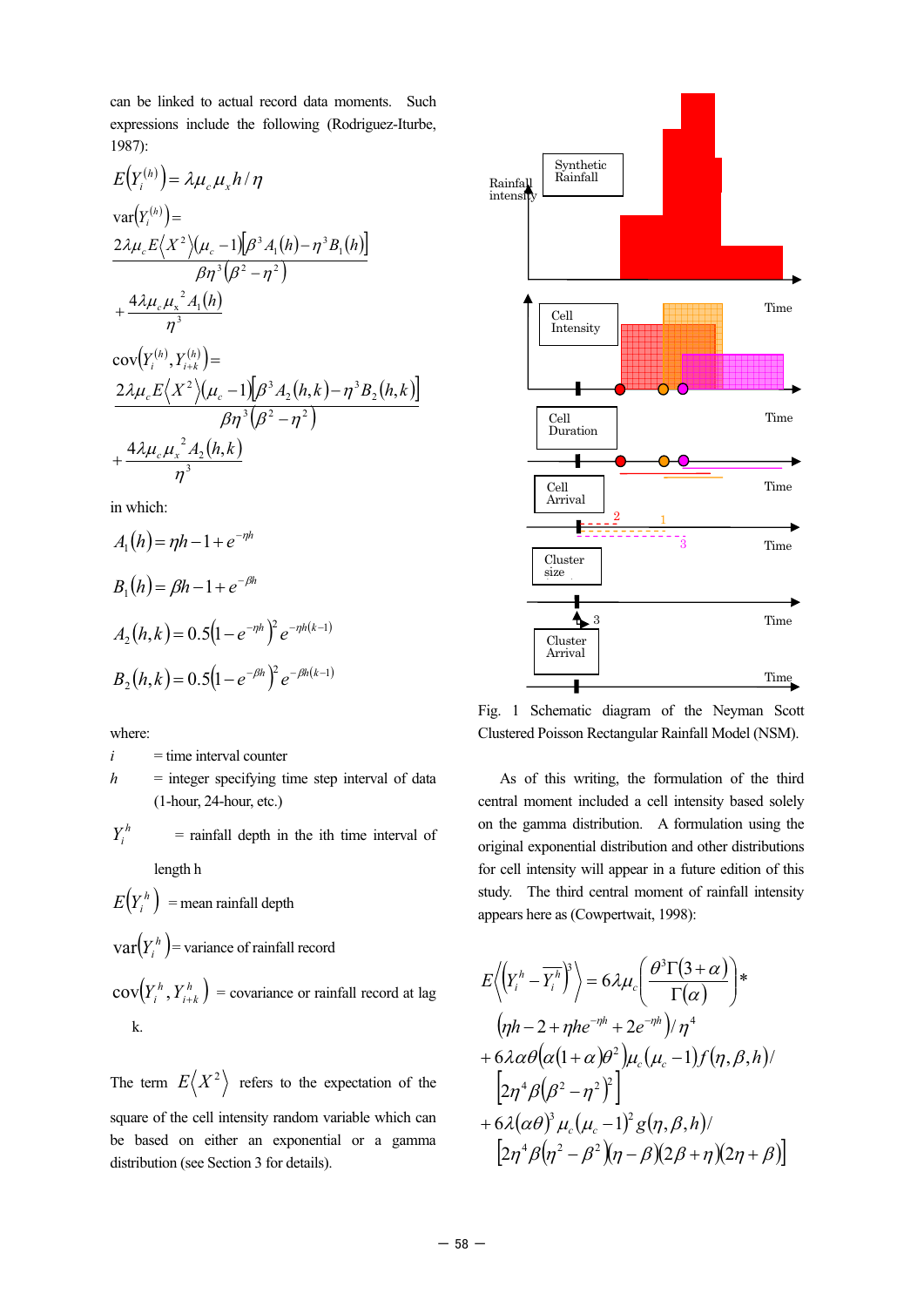$$
f(\eta, \beta, h) = -2\eta^3 \beta^2 e^{-\eta h} - 2\eta^3 \beta^2 e^{-\beta h}
$$
  
+  $\eta^2 \beta^3 e^{-2\eta h} + 2\eta^4 \beta e^{-\eta h} + 2\eta^3 \beta^2 e^{-(\eta + \beta)h}$   
-  $2\eta^4 \beta e^{-(\eta + \beta)h} - 8\eta^3 \beta^3 h + 11\eta^2 \beta^3$   
-  $2\eta^4 \beta + 2\eta^3 \beta^2 + 4\eta \beta^5 h + 4\beta \eta^5 h$   
-  $7\beta^5 - 4\eta^5 + 8\beta^5 e^{-\eta h} - \beta^5 e^{-2\eta h}$   
-  $2h\eta^3 \beta^3 e^{-\eta h} - 12\eta^2 \beta^3 e^{-\eta h} + 2h\eta \beta^5 e^{-\eta h}$   
+  $4\eta^5 e^{-\beta h}$ 

$$
g(\eta, \beta, h) = 12\eta^5 \beta e^{-\beta h} + 9\eta^4 \beta^2
$$
  
+12\eta \beta^5 e^{-\eta h} + 9\eta^2 \beta^4 + 12\eta^3 \beta^3 e^{-(\eta + \beta)h}  
- \eta^2 \beta^4 e^{-2\eta h} - 12\eta^3 \beta^3 e^{-\beta h} - 9\eta^5 \beta  
- 9\beta^5 \eta - 3\eta \beta^5 e^{-2\eta h} - \eta^4 \beta^2 e^{-2\beta h}  
- 12\eta^3 \beta^3 e^{-\eta h} + 6\beta^2 \eta^5 h - 10\beta^4 \eta^3 h  
+ 6\beta^5 \eta^2 h - 10\beta^3 \eta^4 h + 4\beta^6 \eta h  
- 8\beta^2 \eta^4 e^{-\beta h} + 4h\eta^6 \beta + 12\eta^3 \beta^3  
- 8\eta^2 \beta^4 e^{-\eta h} - 6\eta^6 - 6\beta^6 - 2\eta^6 e^{-2\beta h}  
- 2\beta^6 e^{-2\eta h} + 8\beta^6 e^{-\eta h} + 8\eta^6 e^{-\beta h}  
- 3\beta \eta^5 e^{-2\beta h}

where:

$$
E\left\langle \left(Y_i^h - \overline{Y_i^h}\right)^3 \right\rangle = \text{third central moment of rainfall}
$$

depth.

 $\overline{Y_i^h}$  = mean value of rainfall at aggregation level h.

# **3. NSM Parameter Search**

The objective function used in the estimation follows the form:

$$
\mathbf{F} = \sum_{j=1}^{5} \left( \frac{f_j(Y_i)}{W_j} - 1 \right)^2
$$

where:

 $f_i(Y_i)$  = jth NSM moment or equation covariance equation of rainfall depth *Yi*.

 $W_i$  = actual moment value from rainfall record.

This choice of the objective function was made to ensure that large numerical values do not dominate the

| Table 1. NSM Parameter search limits. |       |      |  |  |  |  |
|---------------------------------------|-------|------|--|--|--|--|
| NSM Parameter Upper limit Lower limit |       |      |  |  |  |  |
| $\lambda$ , $1/h$                     | 0.001 | 0.05 |  |  |  |  |
| $\beta$ , $1/h$                       | 0.05  | 0.99 |  |  |  |  |
| $\eta$ , $1/\eta$                     | 0.5   | 60   |  |  |  |  |
| $\mu_{\rm v}$ , mm/h                  | 0.3   | 15   |  |  |  |  |
| $\mu_{\rm c}$                         | 1     | 50   |  |  |  |  |
| $\alpha$                              | 0.01  | 20   |  |  |  |  |
| $\theta$ , mm/h                       | N/A   | N/A  |  |  |  |  |

fitting procedure (Favre *et al*., 2004).

Two key parameter searches based on a basic reconfiguration of the model were used in this study. The first search, or S1, did not involve the third central moment with rain cell intensity X rendered as an exponential variate, requiring parameters  $\lambda$ ,  $\beta$ ,  $\mu_c$ ,  $\mu_x$ , and  $\eta$ . In this case, the term  $E \le X^2$  in the variance and covariance equations corresponded to  $2\mu_x^2$ . This search required the following historical information: hourly mean rainfall, hourly rainfall variance, hourly rainfall covariance at lag 1, 24-hourly rainfall variance, and 24-hourly rainfall covariance at lag 1.

The second search, or S2, involved the third central moment with rain cell intensity X rendered as a gamma distribution variable, requiring parameters  $\lambda$ ,  $\beta$ ,  $\mu_c$ ,  $\alpha$ ,  $\theta$ , and  $\eta$ . However, since  $\mu_x = \alpha \theta$ , the parameter  $\theta$  was rendered in terms of the historical hourly rainfall mean, leaving only 5 parameters in the search. In addition, the term  $E \le X^2$  in the variance and covariance equations corresponded to  $\alpha(1+\alpha)\theta^2$ . This search required the following historical information: hourly rainfall variance, hourly correlation at lag 1, hourly 3<sup>rd</sup> central moment, 24-hourly variance and 24-hourly correlation at lag 1. NSM correlation equations are the ratio of the covariance equation and the variance equation at appropriate duration h and lag k.

A 15 year record of hourly rainfall from 1988 to 2002 from a rain gauge based in Kamishiiba served as the historical data in the study. Rainfall from months June to July was pooled to form a 15-year long record of the frontal season rainfall. The same was done with the rainfall from September to October, covering the typhoon season. It was assumed that stationarity was still observed within the pooled data. Each block of the 15 year historical record then contained 61 days worth of hourly rainfall. Four searches where then conducted in total: S1 and S2 for June-July and S1 and S2 for September-October. For brevity, the former pair was called SF1 and SF2 while the latter pair was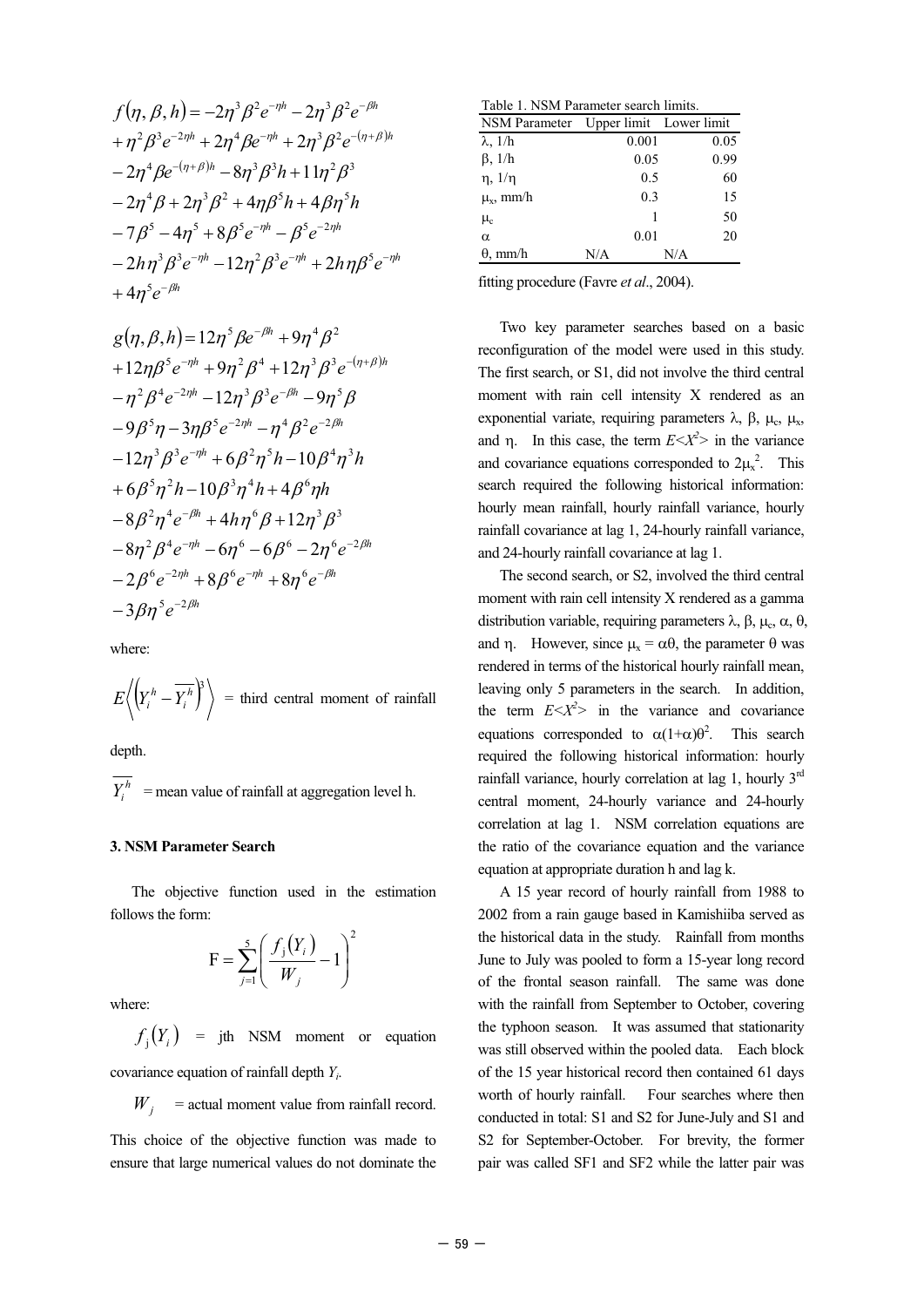called ST1 and ST2.

Table 1 show the limits used in the constrained search. A simplex algorithm was used for an initial estimate and the Levenberg-Marquardt search was used for refinement (Press, 1986). Table 2 shows the results of the estimation obtained from all searches.

Table 2. Parameters determined from NSM searches.

| <b>NSM</b> Parameter | SF1    | SF <sub>2</sub> | ST1    | ST <sub>2</sub> |
|----------------------|--------|-----------------|--------|-----------------|
| $\lambda$ , $1/h$    | 0.0106 | 0.0106          | 0.0038 | 0.0040          |
| $\beta$ , $1/h$      | 0.0946 | 0.0946          | 0.0556 | 0.0543          |
| $\eta$ , $1/\eta$    | 2.179  | 2.179           | 1.037  | 0.994           |
| $\mu_{\rm v}$ , mm/h | 3.784  |                 | 4.112  |                 |
| $\mu_{\rm c}$        | 36.214 | 40.774          | 20.124 | 50.000          |
| α                    |        | 0.794           |        | 0.220           |
| $\theta$ , mm/h      |        | 4.217           |        | 6.965           |

### **4. Synthetic Rainfall Generation**

The synthetic record generated from each search consisted of 100 realizations of 61-day rainfall. A summary of the moments and correlations involved in the searches and the historical counterparts appear in Table 3.

| Table 3. Historical and Synthetic Rainfall Moments   |         |         |                 |         |        |                 |
|------------------------------------------------------|---------|---------|-----------------|---------|--------|-----------------|
| Kamishiiba                                           |         |         |                 |         |        |                 |
| rainfall                                             | Jun-Jul | SF1     | SF <sub>2</sub> | Sep-Oct | ST1    | ST <sub>2</sub> |
| Mean $(1H)$ ,                                        |         |         |                 |         |        |                 |
| mm<br>Variance                                       | 0.665   | 0.643   | 0.647           | 0.305   | 0.306  | 0.298           |
| $(1H)$ , mm <sup>2</sup><br>Lag-1 Co-                | 6.384   | 6.280   | 6.383           | 3.042   | 3.113  | 3.120           |
| variance                                             |         |         |                 |         |        |                 |
| $(1H)$ , mm <sup>2</sup>                             | 4.315   | 4.266   | 4.346           | 2.165   | 2.233  | 2.237           |
| Lag-1 Cor-<br>relation (1H)<br>3rd Central           | 0.676   | 0.679   | 0.681           | 0.712   | 0.717  | 0.717           |
| Moment<br>$(1H)$ , mm <sup>3</sup>                   | 6.614   | N/A     | 6.711           | 10.653  | N/A    | 10.604          |
| Variance<br>$(24H)$ , mm <sup>2</sup>                | 1288.50 | 1249.05 | 1314.54         | 606.99  | 643.84 | 636.03          |
| Lag-1 $Co-$<br>variance<br>$(24H)$ , mm <sup>2</sup> | 347.46  | 349.98  | 354.48          | 228.65  | 249.25 | 246.51          |
| Lag-1 Cor-<br>relation<br>(24H)                      | 0.270   | 0.280   | 0.270           | 0.377   | 0.387  | 0.388           |

#### **5. Preliminary Analysis**

Rainfall maxima obtained from synthetic and historical rainfall records were checked here following two tests. The standard Kolmogorov-Smirnov or KS Test in which the unbinned distributions of the two data sets are compared for maximum deviation served as the main test at this phase of the study. This test was applicable to the study data in that for each record, each maximum can be assigned to a single independent variable (Press, 1986). Based on the maximum deviation of historical and synthetic cumulative distributions, the KS probability approaches unity when the null hypothesis that two sets did not derive from the same population can be rejected (i.e.: statistical difference is improbable). An alternative test based on the fit of the same maxima to extreme value function distributions (Gumbel, Pareto, Pearson, etc.) is underway as of this writing.

Both block maxima and POT maxima were checked. The historical block maxima for a period were used as a basis for determining the POT maxima. For instance, Table 4 shows the historical block maxima for the 15 year Kamishiiba record. The threshold used to determine the POT maxima were the  $8<sup>th</sup>$  to the 11<sup>th</sup> largest values from this record.

Kamishiba Maximum Rainfall (1988-2002) in mm Table 4. Block Maxima from Kamishiiba rainfall records.

| Kaniisinoa Maximum Kannan (1960-2002) in iliili |         |                  |    |           |  |  |  |
|-------------------------------------------------|---------|------------------|----|-----------|--|--|--|
|                                                 | Jun-Jul |                  |    | Sep-Oct   |  |  |  |
| Rank                                            | Hourly  | 24-Hourly Hourly |    | 24-Hourly |  |  |  |
| 1                                               | 15      | 100              | 9  | 21        |  |  |  |
| 2                                               | 20      | 101              | 12 | 28        |  |  |  |
| 3                                               | 21      | 120              | 13 | 32        |  |  |  |
| 4                                               | 22      | 127              | 15 | 55        |  |  |  |
| 5                                               | 23      | 128              | 18 | 55        |  |  |  |
| 6                                               | 28      | 131              | 19 | 62        |  |  |  |
| 7                                               | 30      | 144              | 22 | 62        |  |  |  |
| 8                                               | 31      | 145              | 24 | 81        |  |  |  |
| 9                                               | 31      | 150              | 27 | 89        |  |  |  |
| 10                                              | 34      | 189              | 30 | 162       |  |  |  |
| 11                                              | 36      | 221              | 31 | 163       |  |  |  |
| 12                                              | 38      | 225              | 34 | 182       |  |  |  |
| 13                                              | 41      | 266              | 36 | 212       |  |  |  |
| 14                                              | 48      | 271              | 38 | 232       |  |  |  |
| 15                                              | 55      | 380              | 39 | 318       |  |  |  |

Table 5 shows the KS Test results for the 4 searches conducted in the study for the block maxima and POT maxima. It appears that both S1 and S2 can adequately model the block maxima for the June-July period. S2 appears to have a slight advantage over S1 for the September-October period in which skewness is more prominent.

S1 and S2 appear to perform consistently for the frontal rainfall season. This suggests that the basic structure of storm and rain cells can be further improved for the typhoon season. A possible correction here is to modify the NSM storm into a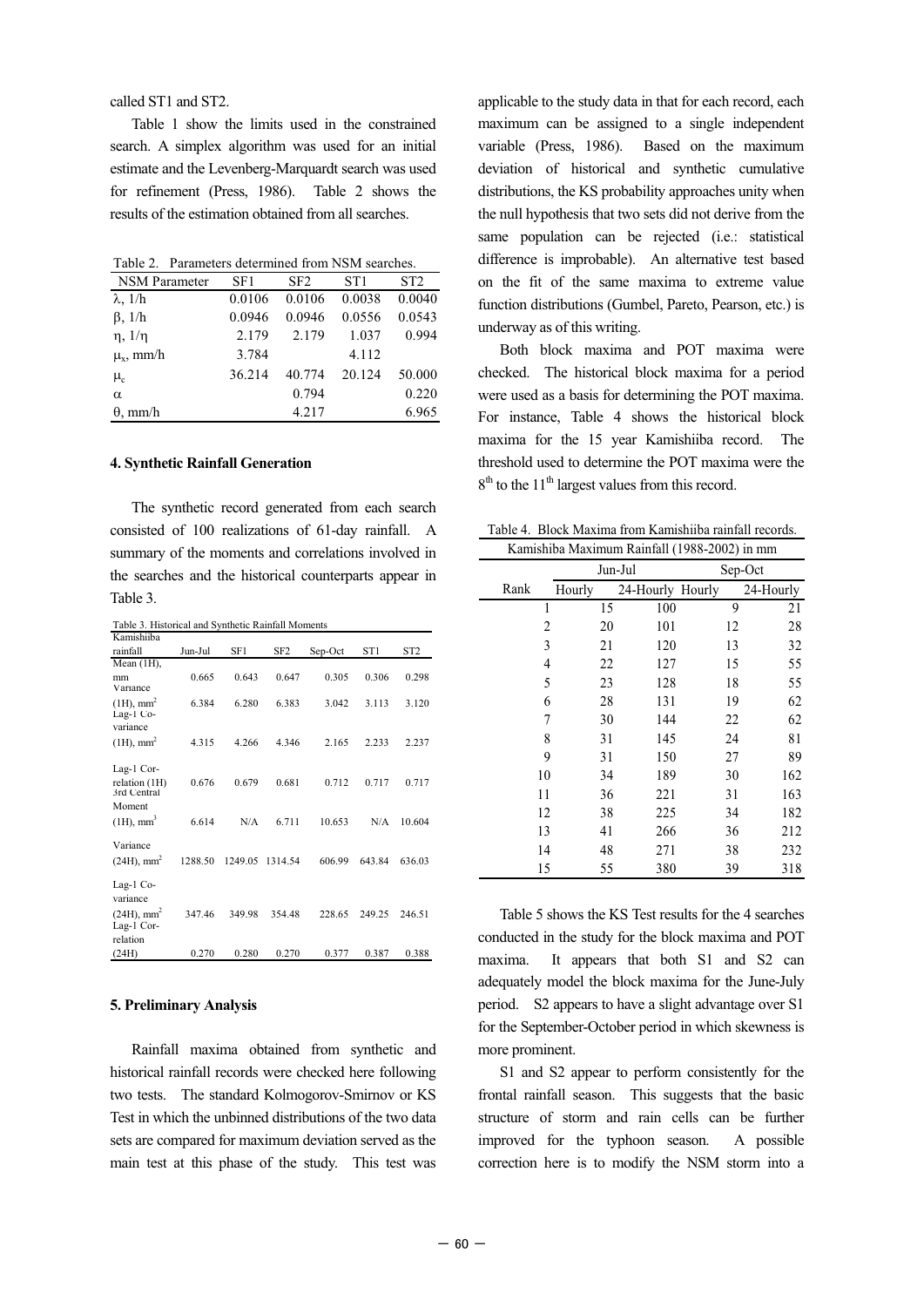collection of cells that suits the typhoon season better than the current configuration (Cowpertwait, 1996).

S2 can be modified into a similar search S2` that includes additional historical information such as lag 2 correlations or the third central moment of daily rainfall depth for the typhoon season. However, such an approach may strain the objective functions such that S2` may perform worse than the original S2.

While S2 suggests an improved search for NSM parameters, it is not clear how S2 affects the synthetic rainfall generation. Parameters determined from S2 may have improved from 1) the choice of distribution for cell intensity, 2) the inclusion of the third moment of rainfall depth, or 3) both.

Table 5. Summary of KS Test Results using generated synthetic and historical Kamishiiba rainfall

| Search               | SF1   | SF <sub>2</sub> | ST1   | ST <sub>2</sub> |       |  |  |  |
|----------------------|-------|-----------------|-------|-----------------|-------|--|--|--|
| <b>Block Maxima</b>  |       |                 |       |                 |       |  |  |  |
| 1H                   | 0.992 |                 | 1.000 | 1.000           | 0.994 |  |  |  |
| 24H                  | 1.000 |                 | 1.000 | 0.918           | 0.966 |  |  |  |
| Hourly POT Maxima    |       |                 |       |                 |       |  |  |  |
| 8/15                 | 0.957 |                 | 0.997 | 0.992           | 0.464 |  |  |  |
| 9/15                 | 0.957 |                 | 0.997 | 0.992           | 0.991 |  |  |  |
| 10/15                | 0.778 |                 | 0.944 | 0.997           | 0.863 |  |  |  |
| 11/15                | 0.987 |                 | 0.986 | 0.985           | 0.776 |  |  |  |
| 24-Hourly POT Maxima |       |                 |       |                 |       |  |  |  |
| 8/15                 | 0.999 |                 | 0.975 | 0.961           | 0.963 |  |  |  |
| 9/15                 | 0.933 |                 | 1.000 | 0.620           | 0.699 |  |  |  |
| 10/15                | 0.336 |                 | 0.984 | 0.975           | 1.000 |  |  |  |
| 11/15                | 1.000 |                 | 0.965 | 0.726           | 0.998 |  |  |  |

As expected from previous NSM performance studies, moments, covariances, and block maxima of the historical records were closely matched for all searches used here. From this information and KS Test results, it appears that pooling together the frontal rainfall record of June and July and the typhoon rainfall record of September and October is justified.

In addition, the POT maxima do not appear to be well-matched. Neither S1 nor S2 yielded parameters that led to synthetic rainfall that closely match the POT maxima of the historical record consistently. However, this limitation may be rectified by including more moments or correlations in further investigations.

In a later edition of this study, the historical and synthetic maxima will be checked through the fit of an extreme value distribution such as the Gumbel distribution. Confirmation by this test is based on the proximity of the fitted Gumbel parameters with SLSE

Table 6. Fitted Gumbel parameters from Block Maxima

| Gumbel Distribution: $P[X\leq x] = Exp\{Exp(-x-\rho)/\varepsilon\}$ |             |       |                 |             |       |                 |  |  |
|---------------------------------------------------------------------|-------------|-------|-----------------|-------------|-------|-----------------|--|--|
| Search                                                              | Jun-Jul SF1 |       | SF <sub>2</sub> | Sep-Oct ST1 |       | ST <sub>2</sub> |  |  |
| ρ                                                                   |             |       |                 |             |       |                 |  |  |
| 1H                                                                  | 0.488       | 0.547 | 0.558           | 0.392       | 0.316 | 0.35            |  |  |
| 24H                                                                 | 0.332       | 0.384 | 0.336           | $-0.172$    | 0.047 | $-0.052$        |  |  |
|                                                                     |             |       | ε               |             |       |                 |  |  |
| 1H                                                                  | 0.329       | 0.228 | 0.273           | 0.448       | 0.415 | 0.356           |  |  |
| 24H                                                                 | 0.356       | 0.351 | 0.384           | 0.716       | 0.496 | 0.465           |  |  |

 (Takara *et al*, 1994) taken from historical and synthetic data. A preliminary summary of this data appears in Table 6.

### **6. Further Studies**

Modeling typhoon rainfall based on the current NSM configurations that require searches S1 and S2 was limited. Approaches to remedy this limitation will be conducted.

The KS Tests of the block maxima indicate that the inclusion of the third central moment is beneficial for the objectives of the study. Parameter searches where rain cell intensity is exponentially distributed, gamma distributed, or by some other distribution with and without the third central moment of rain fall depth will be assessed.

Neither S1 nor S2 searches convincingly yield POT maxima that match the historical POT maxima. A solution to this, whether in the form of a new NSM equation or the search for ideal combination in the parameter search will be investigated.

Additional block maxima from the synthetic data will also be checked relative to the historical counterparts (6-hour maxima, 12-hour maxima, etc.).

A secondary confirmation, by way of extreme value distribution parameters, appears to be a necessity to reinforce findings based on the KS tests.

A practical application of this synthetic rainfall data in rainfall-runoff modeling in the Kamishiiba area will be conducted to pool synthetic stream flow peak discharges that correspond to each storm.

## **References**

Cowpertwait, P. S. P., O'Connell, P. E. , Metcalfe, A. V. , and Mawdsley, J. A., 1996. Stochastic point process modeling of rainfall. I. Single-site fitting and validation. Journal of Hydrology. 175(1-4): 47-65.